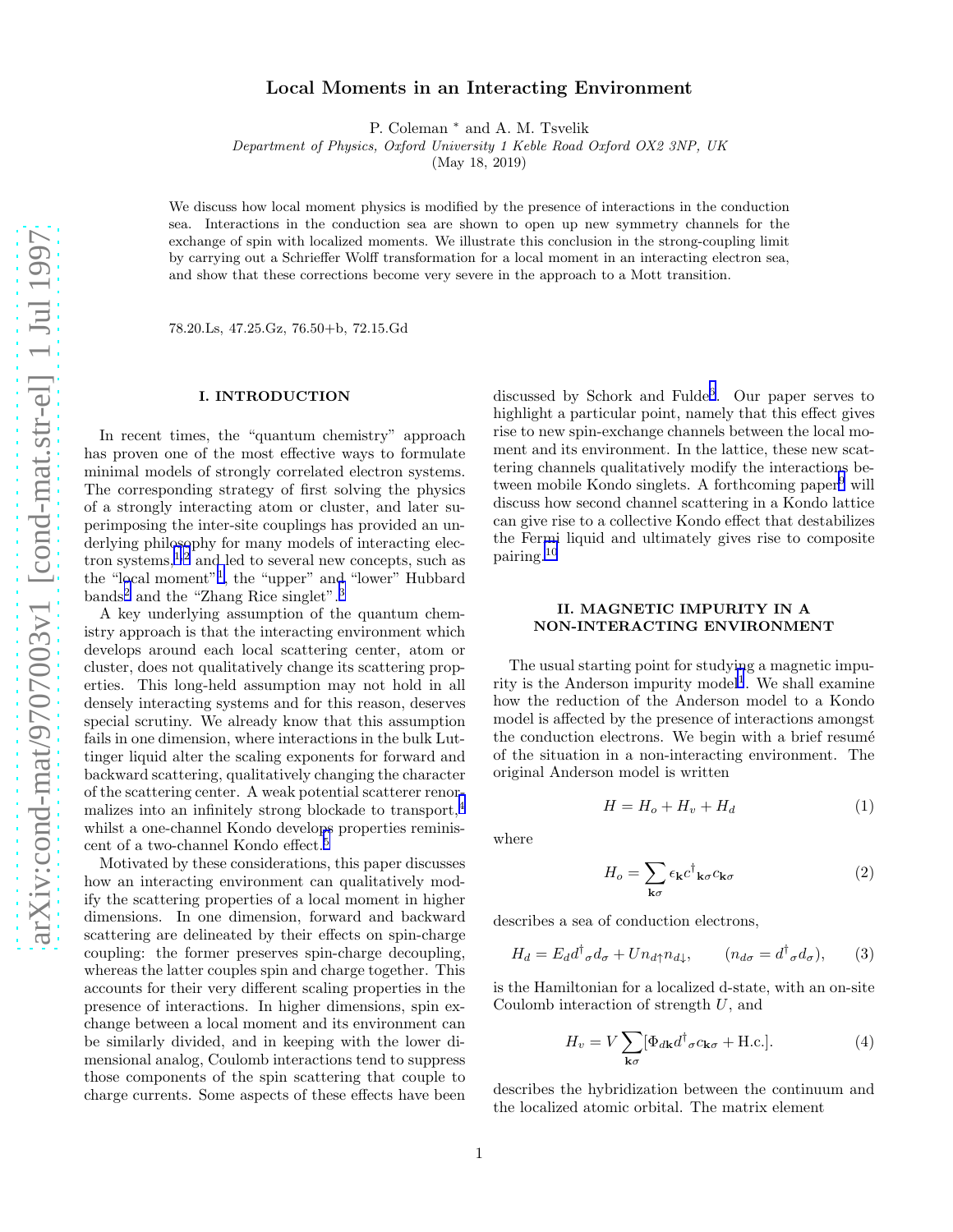$$
V\phi_{d\mathbf{k}} = \int d\mathbf{x} e^{i\mathbf{k}\cdot\mathbf{x}} V(\mathbf{x}) \phi_d(\mathbf{x})
$$
 (5)

<span id="page-1-0"></span>is the overlap of the local orbital with the surrounding conduction electron orbitals. An important point to note is that the local atomic orbital only hybridizes with a *single* Wannier state with a particular local symmetry. For a transition metal system,  $\phi_{d\mathbf{k}}$  has d-symmetry, in a heavy fermion system this matrix element has f-symmetry. The single-channel nature of the model becomes clear in a tight-binding representation, for if  $c^{\dagger}_{j\sigma} = \sum_{\mathbf{k}} c^{\dagger}_{\mathbf{k}\sigma} e^{-i\mathbf{k}\cdot\mathbf{R}_{j}}$  creates an electron at site j, then  $\Phi_{d\mathbf{k}} = \sum_j \Phi_d(\mathbf{R_j}) e^{-i\mathbf{k} \cdot \mathbf{R_j}}$  is clearly the form-factor of a Wannier state of nearby atomic orbitals so that  $\psi_{d\sigma} = \sum_{j} \Phi_d(\mathbf{R_j}) c_{j\sigma}$  annihilates an electron in this state. In this basis the hybridization can be written

$$
H_v = V \sum_{\sigma} [d^{\dagger}{}_{\sigma} \psi_{d\sigma} + \text{H.c.}]. \tag{6}
$$

A large Coulomb interaction U suppresses charge fluctuations on the impurity site, causing local moment formation in the "d-orbital".<sup>[1](#page-3-0)</sup> In this situation, virtual charge fluctuations induce an anti-ferromagnetic interaction between the local moment and the surrounding conduction sea and the Anderson model can be further reduced by means of a Schrieffer-Wolff<sup>[7](#page-3-0)</sup> transformation which integrates out these fluctuations to yield an effective Kondo model

$$
H = H_o + H_I \tag{7}
$$

where

$$
H_I = J\mathbf{S}_j \cdot \psi^\dagger{}_d \boldsymbol{\sigma} \psi_d \tag{8}
$$

describes the residual anti-ferromagnetic interaction between the spin of the local moment  $S_j = \frac{1}{2} d^{\dagger}_j \sigma d_j$  ( $n_d =$ 1) and the electron spin-density and

$$
J = \left(\frac{V^2}{(U + E_d)}\right) + \left(\frac{V^2}{(-E_d)}\right) \tag{9}
$$

where  $E_d$  is taken to be negative. The two terms in this expression are the perturbations to the energy resulting from virtual charge fluctuations  $d^1 + e^- \rightleftharpoons d^2$  and  $d^1 \rightleftharpoons$  $d^0 + e^-$  into the  $d^2$  and  $d^0$  configurations respectively. Once again, the local moment only interacts with a single Wannier orbital.

In momentum space the Kondo interaction can be written

$$
H_{I} = \sum_{\mathbf{k}, \mathbf{k}'} J_{\mathbf{k}, \mathbf{k}'} c^{\dagger}{}_{\mathbf{k}} \boldsymbol{\sigma} c_{\mathbf{k}'} \cdot \mathbf{S}
$$
 (10)

where

$$
J_{\mathbf{k},\mathbf{k}'} = J\Phi_{d\mathbf{k}}\Phi_{d\mathbf{k}'}^*,\tag{11}
$$

involves a single Wannier state. In a site basis, the Kondo interaction becomes



FIG. 1. Vertex correction to Kondo interaction.

$$
H_I = \sum_{l,l'} J_{l,l'} c^{\dagger}{}_{l} \sigma c_{l'} \cdot \mathbf{S}.
$$
 (12)

where  $J_{l,l'} = J\Phi_d(\mathbf{R}_l)\Phi_d^*(\mathbf{R}_{l'})$ . The non-locality of the exchange means that an electron at a neighboring orbital can exchange spin with the local moment at the same time as hopping to one of the other neighboring orbitals. These are the processes which couple spin and charge fluctuations together.

### III. EFFECT OF INTERACTIONS IN THE ENVIRONMENT

Now let us discuss how the spin exchange between the local moment and its environment is modified when the surrounding environment becomes interacting. In a weakly interacting limit we expect vertex corrections to the Kondo interaction, as shown in Fig 1. For a weak spin-spin interaction of strength  $I(q)$  at wave-vector q, the first vertex correction to the Kondo interaction gives

$$
J_{\mathbf{k},\mathbf{k}'} = J_{\mathbf{k},\mathbf{k}'}^{(o)} + J\chi_d(\mathbf{k} - \mathbf{k}')I(\mathbf{k} - \mathbf{k}')
$$
 (13)

where  $\chi_d(\mathbf{q})$  is the spin-susceptibility of the d-state to a magnetic field at wave-vector q. By expanding the Kondo coupling in terms of a complete set of orthogonal Wannier states  $\{\Phi_{\lambda k}\}\$  with crystal field symmetry  $\lambda$ ,  $J_{\mathbf{k},\mathbf{k'}} = \sum_{\lambda} J_{\lambda} \Phi_{\lambda \mathbf{k}} \Phi_{\lambda \mathbf{k'}}^{*}$ , we see that

$$
J_{\lambda} = J\delta_{d\lambda} + J \sum_{\mathbf{k},\mathbf{k'}} \chi_d(\mathbf{k} - \mathbf{k'}) I(\mathbf{k} - \mathbf{k'}) \Phi_{\lambda \mathbf{k}}^* \Phi_{\lambda \mathbf{k'}}.
$$
 (14)

now contains components in new symmetry channels. Interactions thus induce coupling to additional scattering channels.

A clearer picture of these effects can be obtained by repeating the Schrieffer-Wolff transformation in the presence of strong electron-electron interactions in the environment. Suppose repulsive interactions of strength  $U_c$  are introduced into the neighboring atoms surrounding the local moment. For illustrative purposes, we consider a simple two-dimensional tight-binding model of conduction electrons, as shown in Fig. [2](#page-2-0), where  $\epsilon_{\mathbf{k}} = -2t(\cos(k_x) + \cos(k_y)) - \mu$ , with a local moment located in the center of a single square plaquet at the origin. Suppose the the electron hybridizes equally with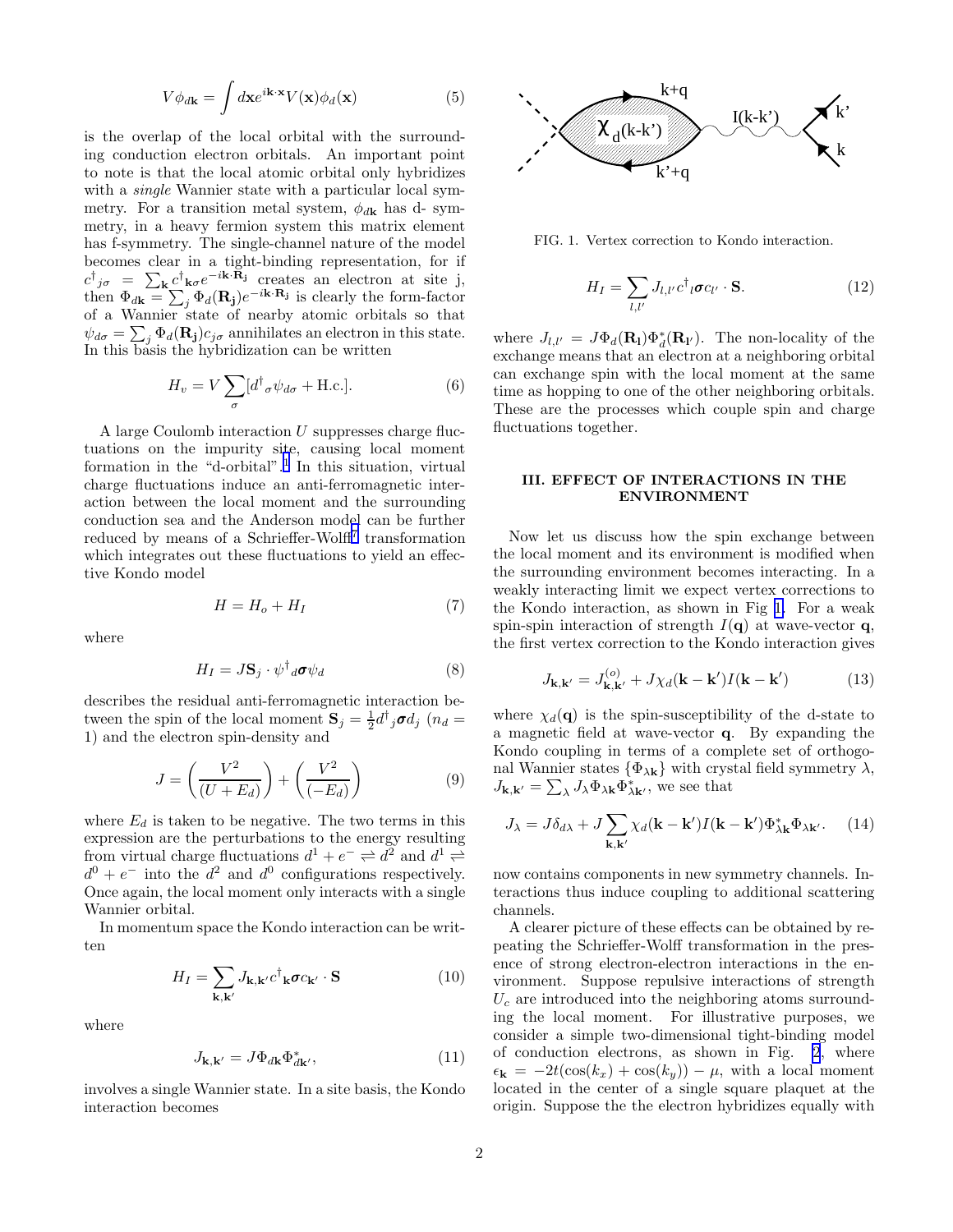<span id="page-2-0"></span>

FIG. 2. Magnetic moment in interacting environment. Localized electron at center of plaquet hybridizes in "s" channel with nearby atoms. Interaction of strength  $U_c$  at each atom surrounding the local moment.

each of its nearest neighbor conduction electrons, then the appropriate Wannier function  $\Phi_d(\mathbf{x})$  is given by

$$
\Phi_d(\mathbf{x}) = \begin{cases} \frac{1}{2}, & \text{n.n.} \\ 0, & \text{otherwise.} \end{cases}
$$
 (15)

At temperatures low compared with  $U_c$ , all charge fluctuations into conduction states with double occupancy become virtual, and these states must be projected out. The Schrieffer Wolff analysis is simply generalized, by noting that one must now replace conduction electrons at the neighboring sites by the projected "Hubbard operators"

$$
c_{j\sigma} \longrightarrow c_{j\sigma} (1 - n_{j-\sigma}) = X_{j\sigma}, \tag{16}
$$

so that

$$
H_I = \sum_{l,l'} J_{l,l'} \mathbf{S} \cdot X^{\dagger}{}_{l} \boldsymbol{\sigma} X_{l'}, \qquad (17)
$$

where  $J_{l,l'} = J/4$  for all sites around the spin. The interaction between the conduction electrons means that the virtual charge fluctuation  $d^1 \rightleftharpoons d^0 + e^-$  now involves an excitation energy  $U_c - E_d$  so that

$$
J = \left(\frac{V^2}{(U + E_d)}\right) + \left(\frac{V^2}{(U_c - E_d)}\right). \tag{18}
$$

We may divide the Kondo interaction into a one-site and two-site component, writing

$$
J_{l,l'} = (J/4)[\delta_{ll'} + (1 - \delta_{l,l'})]. \tag{19}
$$

These two terms are the loose analog of forward, and backward scattering in one dimension. The site diagonal

"forward scattering" terms do not involve charge fluctuations and these are unaffected by the presence of interactions. By contrast, "backward scattering" processes where the electron exchanges spin and hops from site to site are suppressed by the Coulomb interactions in the conduction sea. Indeed, in the limit where there is one electron per site, these processes are completely absent.

We may make a crude estimation of the effect of the Hubbard operators by making a Gutzwiller approximation:

$$
X^{\dagger}_{\;j\alpha}\boldsymbol{\sigma}_{\alpha\beta}X_{l\beta}\longrightarrow c^{\dagger}_{\;j\alpha}\boldsymbol{\sigma}_{\alpha\beta}c_{l\beta}\times\left\{\begin{array}{cc}1,&(j=l)\\(1-x),&(j\neq l)\end{array}\right.\quad(20)
$$

where  $x$  is the concentration of electrons. This approximation yields the right physics for  $x \sim 0$  and in the limit  $x \to 1$ . It follows that

$$
H_{I} = \sum_{l,l'} J_{ll'} \mathbf{S} \cdot c^{\dagger}{}_{l} \boldsymbol{\sigma} c_{l'},
$$
  

$$
J_{l,l'} = \frac{J}{4} [(1-x) + x \delta_{ll'}]
$$
 (21)

The first term in  $J_{l,l'}$  describes spin exchange in the original single channel. The second term is site-diagonal and therefore involves a sum over new spin exchange channels. For a lattice with square symmetry, there are four orthogonal Wannier states,  $\Phi_{\lambda}$ ,  $\lambda = (1, 4)$ . The value of the Wannier state at the four sites labeled sequentially around the local moment is

$$
\Phi_{\lambda}[\mathbf{R}_i] = \frac{1}{2} (1, i^{\lambda}, (-1)^{\lambda}, (-i)^{\lambda})
$$
\n(22)

where we identify  $\Phi_0 \equiv \Phi_d$ , with the primary screening channel. If we expand  $J_{l,l'}$  in this basis, writing  $J_{\lambda} = \sum_{l,l'} J_{l,l'} \Phi_{\lambda}^*(\mathbf{R}_l) \Phi_{\lambda}(\mathbf{R}_{l'})$ , we find that  $_{l,l'}$   $J_{l,l'}\Phi_{\lambda}^*(\mathbf{R}_l)\Phi_{\lambda}(\mathbf{R}_{l'}),$  we find that

$$
J_{\lambda}/J = \begin{cases} 1 - 3(x/4), & (\lambda = 0) \\ x/4, & (\lambda = 1, 2, 3) \end{cases}
$$
 (23)

so that interactions induce spin exchange in three new channels, each with scattering amplitude  $Jx/4$ . We may compactly represent the spin-exchange by replacing  $J_{\mathbf{k},\mathbf{k}'}$ in([11\)](#page-1-0) by

$$
J_{\mathbf{k},\mathbf{k'}} = \sum_{\lambda=0,3} J_{\lambda} \Phi_{\lambda \mathbf{k}} \Phi_{\lambda \mathbf{k'}}^{*}
$$
 (24)

Remarkably, the strength of the scattering in the other channels is broadly comparable with that in the primary channel, and in the extreme limit of one electron per site  $(x = 1)$ , we see that the amplitude to scatter is the same in each channel. In this special limit, all spin-hop processes have been suppressed, and the Kondo interaction becomes four individual Heisenberg spin couplings to each neighboring atom. This means that in the vicinity of a Mott transition, a local moment will behave as a multi-channel Kondo model.